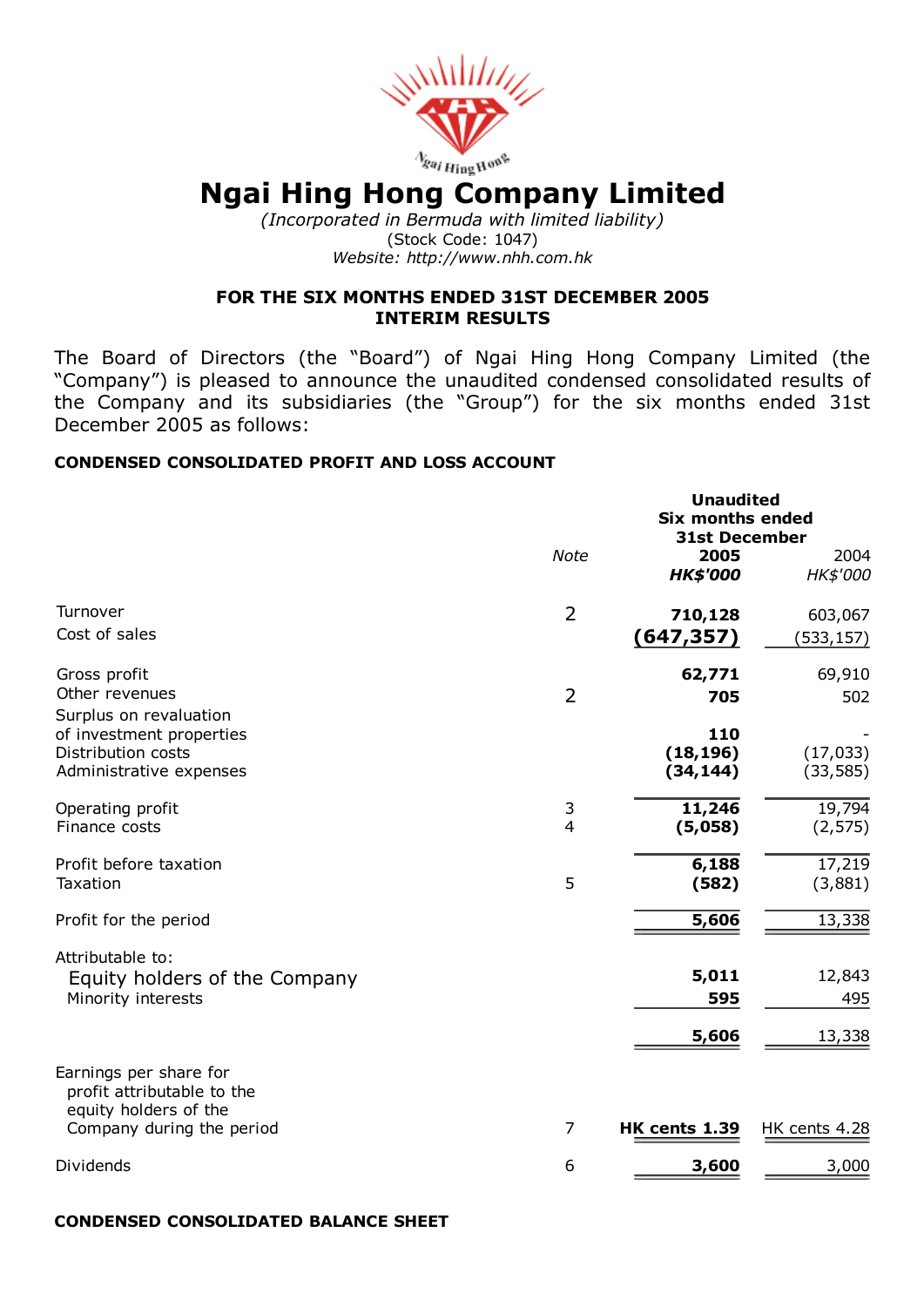|                                                                      |             | <b>Unaudited</b><br><b>31st</b> | Audited                      |
|----------------------------------------------------------------------|-------------|---------------------------------|------------------------------|
|                                                                      |             | <b>December</b>                 | 30th June                    |
|                                                                      | <b>Note</b> | 2005                            | 2005                         |
|                                                                      |             | <b>HK\$'000</b>                 | HK\$'000                     |
| <b>Non-current assets</b>                                            |             |                                 | (As restated)                |
| Property, plant and equipment                                        |             | 115,168                         | 117,106                      |
| Investment properties                                                |             | 12,150                          | 12,040                       |
| Leasehold land and land use rights                                   |             | 16,174                          | 15,054                       |
| Deferred tax assets                                                  |             | 3,596                           | 2,360                        |
|                                                                      |             | 147,088                         | 146,560                      |
| <b>Current assets</b>                                                |             |                                 |                              |
| Inventories                                                          |             | 157,330                         | 186,373                      |
| Trade and bills receivables                                          | 8           | 283,308                         | 275,438                      |
| Other receivables, prepayments and deposits                          |             | 12,812                          | 15,804                       |
| Cash and bank balances                                               |             | 46,645                          | 55,019                       |
|                                                                      |             | 500,095                         | 532,634                      |
| <b>Current liabilities</b>                                           |             |                                 |                              |
| Trade payables                                                       | 9           | 63,758                          | 102,012                      |
| Other payables                                                       |             | 8,652                           | 8,102                        |
| Accruals<br>Taxation                                                 |             | 13,135                          | 12,975                       |
| Obligations under finance leases - current portion                   |             | 6,625<br>7,518                  | 5,382<br>7,488               |
| Trust receipt loans - secured                                        |             | 122,048                         | 121,709                      |
| Short-term bank loans - secured                                      |             | 53,788                          | 61,215                       |
| Bank advances for discounted bills                                   | 8           | 9,825                           |                              |
|                                                                      |             | 285,349                         | 318,883                      |
|                                                                      |             |                                 |                              |
| <b>Net current assets</b>                                            |             | 214,746                         | 213,751<br>_________________ |
| <b>Total assets less current liabilities</b>                         |             | --------------<br>361,834       | 360,311                      |
|                                                                      |             |                                 |                              |
| <b>Non-current liabilities</b><br>Obligations under finance leases   |             | 14,084                          | 17,765                       |
| Deferred tax liabilities                                             |             | 3,037                           | 3,275                        |
|                                                                      |             |                                 |                              |
|                                                                      |             | 17,121                          | 21,040                       |
| <b>Net assets</b>                                                    |             | 344,713                         | 339,271                      |
| <b>EQUITY</b>                                                        |             |                                 |                              |
| Capital and reserves attributable to the Company's equity<br>holders |             | 36,000                          | 36,000                       |
| Share capital                                                        |             | 70,550                          | 73,623                       |
| Other reserves                                                       |             | 222,974                         | 215,854                      |
| Retained earnings                                                    |             | 3,600                           | 3,600                        |
| Proposed dividends                                                   | 6           |                                 |                              |
| <b>Minority interest</b>                                             |             | 333,124<br>11,589               | 329,077<br>10,194            |
| <b>Total equity</b>                                                  |             | 344,713                         | 339,271                      |
|                                                                      |             |                                 |                              |

## Notes

## 1. Basis of Preparation and Accounting Policies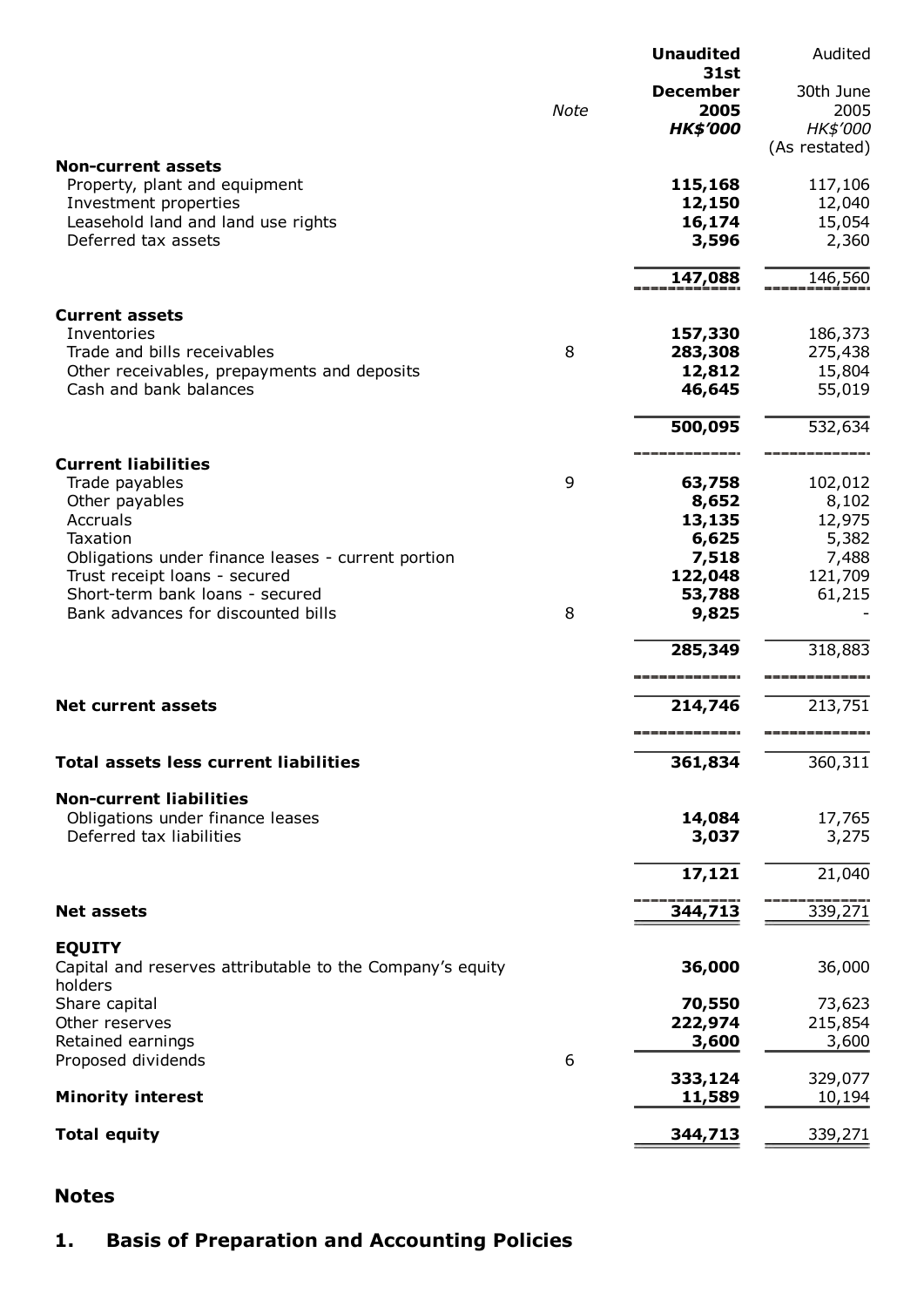These unaudited condensed consolidated interim accounts have been prepared in accordance with Hong Kong Accounting Standard ("HKAS") 34 "Interim Financial Reporting" issued by the Hong Kong Institute of Certified Public Accountants ("HKICPA").

These condensed interim accounts should be read in conjunction with the annual accounts for the year ended 30th June 2005.

The accounting policies and methods of computation used in the preparation of these condensed interim accounts are consistent with those used in the annual accounts for the year ended 30th June 2005 except that the Group has changed certain of its accounting policies following its adoption of new/revised Hong Kong Financial Reporting Standards and Hong Kong Accounting Standards ("new HKFRS") which are effective for accounting periods commencing on or after 1st January 2005.

These condensed interim accounts have been prepared in accordance with those new HKFRS standards and interpretations issued and effective as at the time of preparing the accounts. The HKFRS standards and interpretations that will be applicable at 30th June 2006, including those that will be applicable on an optional basis, are not known with certainty at the time of preparing these condensed interim accounts.

On 1st July 2005, the Group adopted the new HKFRS below, which are relevant to its operations. The comparatives for the six months ended 31st December 2004 and as at 30th June 2005 have been amended as required, in accordance with the relevant requirements.

| <b>HKAS 1</b>     | Presentation of Financial Statements                                  |
|-------------------|-----------------------------------------------------------------------|
| <b>HKAS 2</b>     | Inventories                                                           |
| HKAS <sub>7</sub> | <b>Cash Flow Statements</b>                                           |
| <b>HKAS 8</b>     | Accounting Policies, Changes in Accounting Estimates<br>and Errors    |
| HKAS 10           | Events after the Balance Sheet Date                                   |
| HKAS 16           | Property, Plant and Equipment                                         |
| HKAS 17           | Leases                                                                |
| HKAS 21           | The Effects of Changes in Foreign Exchange Rates                      |
| HKAS 23           | <b>Borrowing Costs</b>                                                |
| HKAS 24           | <b>Related Party Disclosures</b>                                      |
| HKAS 27           | Consolidated and Separate Financial Statements                        |
| HKAS 32           | Financial Instruments: Disclosures and Presentation                   |
| HKAS 33           | Earnings per Share                                                    |
| HKAS 36           | <b>Impairment of Assets</b>                                           |
| HKAS 39           | Financial Instruments: Recognition and Measurement                    |
| HKAS 40           | <b>Investment Property</b>                                            |
| HKAS-Int 15       | Operating Leases - Incentives                                         |
| HKAS-Int 21       | Income Taxes - Recovery of Revalued Non-<br><b>Depreciated Assets</b> |
| <b>HKFRS 2</b>    | Share-based Payments                                                  |
|                   |                                                                       |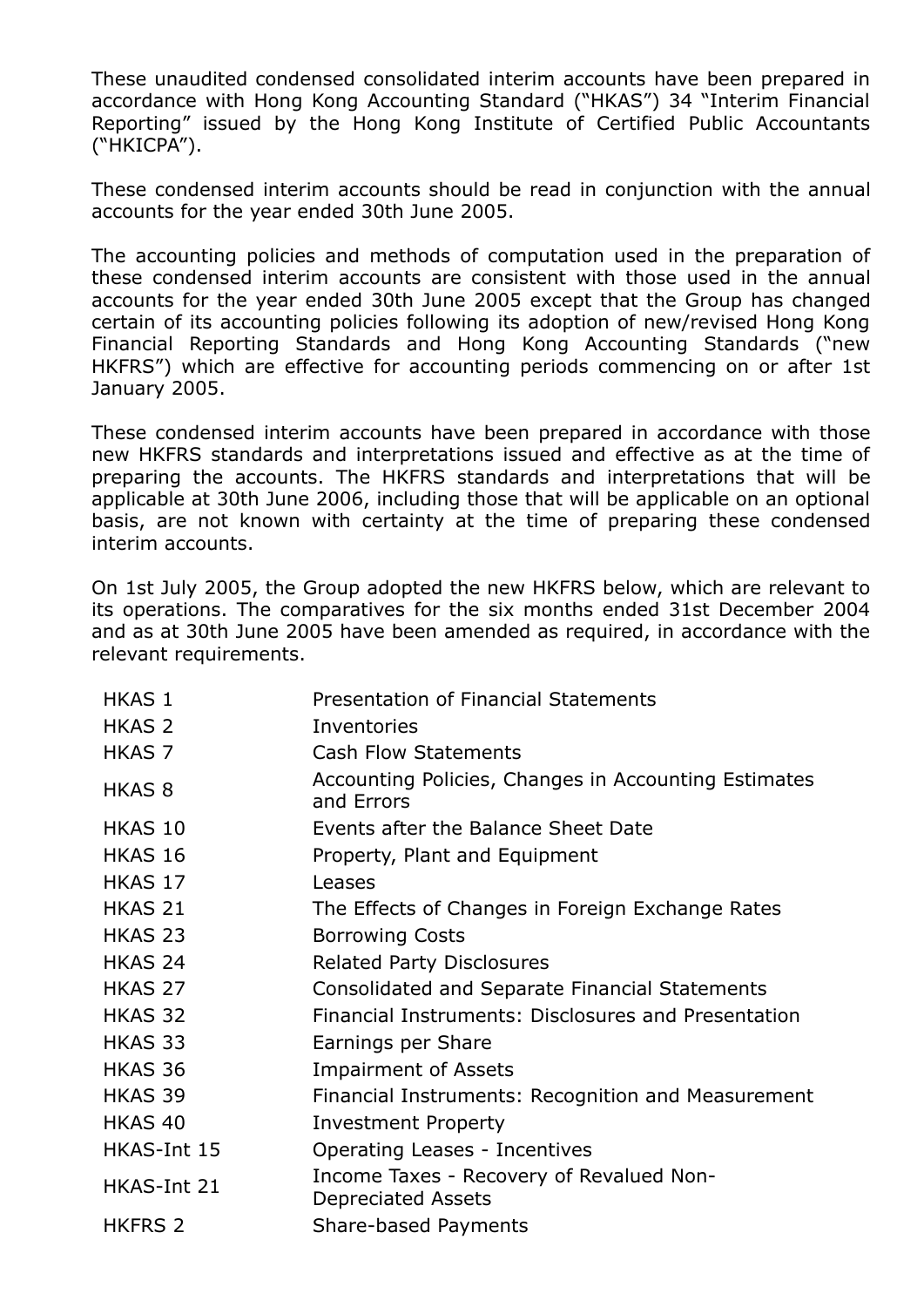The adoption of new/revised HKASs 1, 2, 7, 8, 10, 16, 21, 23, 24, 27, 33, 36 and HKAS-Int 15 did not result in substantial changes to the Group's accounting policies. In summary:

— HKAS 1 has affected the presentation of minority interest and other disclosures.

 $-$  HKASs 2, 7, 8, 10, 16, 23, 27, 33, 36 and HKAS-Int 15 had no material effect on the Group's policies.

— HKAS 21 had no material effect on the Group's policy. The functional currency of each of the consolidated entities has been re-evaluated based on the quidance to the revised standard.

— HKAS 24 has affected the identification of related parties and some other related-party disclosures.

The adoption of revised HKAS 17 has resulted in a change in the accounting policy relating to the reclassification of leasehold land and land use rights from property, plant and equipment to operating leases. The up-front prepayments made for the leasehold land and land use rights are expensed in the profit and loss account on a straight-line basis over the period of the lease or where there is an impairment, the impairment is expensed in the profit and loss account. In prior years, the leasehold land and land use rights was accounted for at cost less accumulated depreciation and accumulated impairment.

The adoption of HKASs 32 and 39 has resulted in a change in the accounting policy relating to the classification of financial assets at fair value through profit or loss and available-for-sale financial assets. It has also resulted in the recognition of derivative financial instruments at fair value and the change in the recognition and measurement of hedging activities.

The adoption of revised HKAS 40 has resulted in a change in the accounting policy of which the changes in fair values are recorded in the profit and loss account as part of other income. In prior years, the increases in fair values were credited to the investment properties revaluation reserve. Decreases in fair values were first set off against increases on earlier valuations on a portfolio basis and thereafter were debited to operating profit.

The adoption of revised HKAS-Int 21 has resulted in a change in the accounting policy relating to the measurement of deferred tax liabilities arising from the revaluation of investment properties. Such deferred tax liabilities are measured on the basis of tax consequences that would follow from recovery of the carrying amount of that asset through use. In prior years, the carrying amount of that asset was expected to be recovered through sale.

The adoption of HKFRS 2 has resulted in a change in the accounting policy for share-based payments. Until 30th June 2005, the provision of share options to employees did not result in an expense in the profit and loss account. Effective on 1st July 2005, the Group expenses the cost of share options in the profit and loss account. As a transitional provision, the cost of share options granted after 7 November 2002 and had not yet vested on 1st July 2005 was expensed retrospectively in the profit and loss account of the respective periods.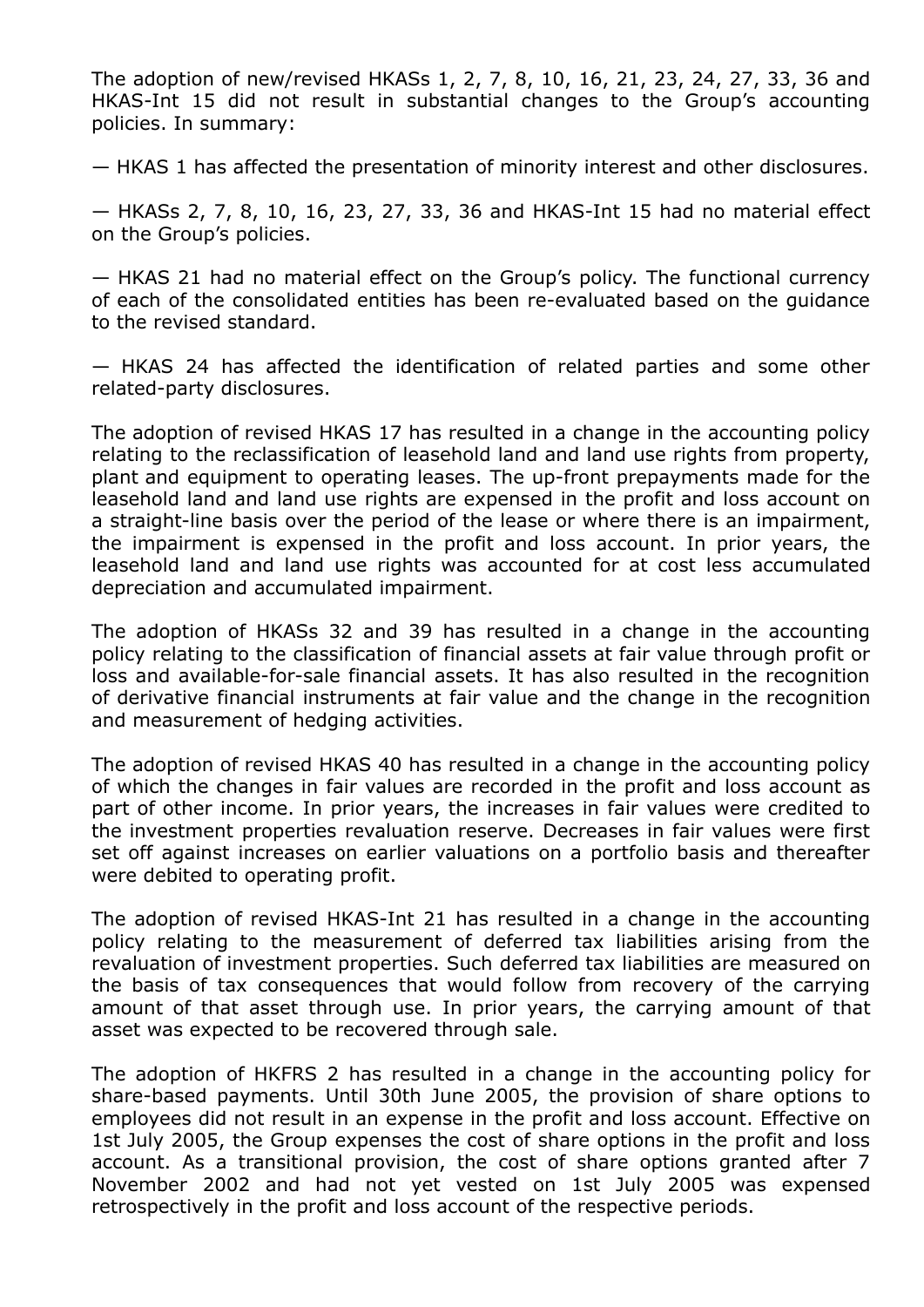## 2. Segment information

The principal activity of the Company is investment holding. Its subsidiaries are principally engaged in the trading and manufacturing of plastic materials, pigments, colorants, compounded plastic resin, engineering plastic products and PVC compounds.

An analysis of the Group's revenues and results for the period by geographical segment is as follows:

|                                             | <b>Hong Kong</b> | <b>Unaudited</b><br><b>The</b><br><b>People's</b><br><b>Republic of</b><br><b>China</b><br>excluding<br>Hong<br><b>Kong</b><br>("PRC") | Six months ended 31st December 2005<br><b>Elimination</b> | Group                 |
|---------------------------------------------|------------------|----------------------------------------------------------------------------------------------------------------------------------------|-----------------------------------------------------------|-----------------------|
|                                             | <b>HK\$'000</b>  | <b>HK\$'000</b>                                                                                                                        | <b>HK\$'000</b>                                           | <b>HK\$'000</b>       |
| Turnover                                    | 635,269          | 152,929                                                                                                                                | (78,070)                                                  | 710,128               |
| Other revenues                              | 635              | 70                                                                                                                                     |                                                           | 705                   |
| <b>Total revenues</b>                       | 635,904          | 152,999                                                                                                                                | (78,070)                                                  | 710,833               |
| Segment results                             | 8,942            | <u>(1,496)</u>                                                                                                                         |                                                           | 7,446                 |
| <b>Unallocated costs</b>                    |                  |                                                                                                                                        |                                                           | (1,258)               |
| Profit before taxation                      |                  |                                                                                                                                        |                                                           | 6,188                 |
| <b>Taxation</b>                             |                  |                                                                                                                                        |                                                           | (582)                 |
| Profit after taxation<br>Minority interests |                  |                                                                                                                                        |                                                           | 5,606<br><u>(595)</u> |
| Profit attributable to<br>shareholders      |                  |                                                                                                                                        |                                                           | 5,011                 |

The segment assets and liabilities at 31st December 2005 and other segment information for the six months then ended are as follows:

|                                                | <b>Hong Kong</b><br><b>HK\$'000</b> | <b>Unaudited</b><br><b>The PRC</b><br><b>HK\$'000</b> | Group<br><b>HK\$'000</b> |
|------------------------------------------------|-------------------------------------|-------------------------------------------------------|--------------------------|
| Segment assets<br>Unallocated assets           | 408,072                             | 235,127                                               | 643,199<br>3,984         |
| Total assets                                   |                                     |                                                       | 647,183                  |
| Segment liabilities<br>Unallocated liabilities | 197,780                             | 92,560                                                | 290,340<br>12,130        |
| <b>Total liabilities</b>                       |                                     |                                                       | 302,470                  |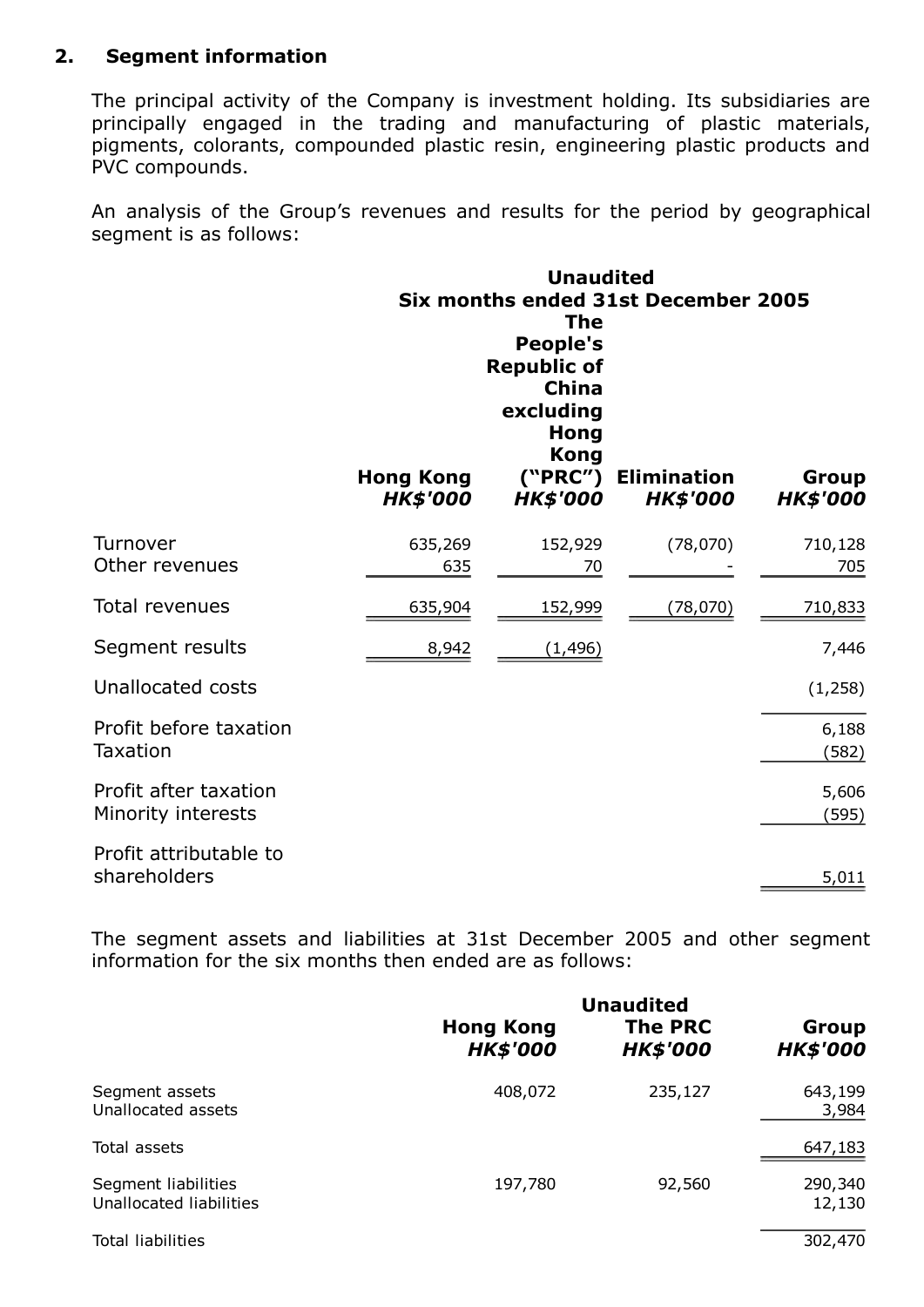| Other information:<br>Capital expenditure        | 4,049 | 2,689 | 6,738 |
|--------------------------------------------------|-------|-------|-------|
| Depreciation of property, plant and<br>equipment | 3,359 | 3,995 | 7,354 |

An analysis of the Group's revenues and results for the six months ended 31st December 2004 by geographical segment is as follows:

|                                                                | <b>Unaudited</b>                    |                 |                                               |                          |
|----------------------------------------------------------------|-------------------------------------|-----------------|-----------------------------------------------|--------------------------|
|                                                                | <b>Hong Kong</b><br><b>HK\$'000</b> | <b>HK\$'000</b> | <b>The PRC Elimination</b><br><b>HK\$'000</b> | Group<br><b>HK\$'000</b> |
|                                                                | (As restated)                       | (As restated)   | (As restated)                                 | (As restated)            |
| Turnover<br>Other revenues                                     | 551,203<br>501                      | 124,595         | (72, 731)                                     | 603,067<br>502           |
| Total revenues                                                 | 551,704                             | 124,596         | (72,731)                                      | 603,569                  |
| Segment results                                                | 17,928                              | 1,133           |                                               | 19,061                   |
| Unallocated costs                                              |                                     |                 |                                               | (1,842)                  |
| Profit before taxation<br>Taxation                             |                                     |                 |                                               | 17,219<br>(3,881)        |
| Profit after taxation<br>Minority interests                    |                                     |                 |                                               | 13,338<br>(495)          |
| Profit attributable to<br>the equity holders of<br>the Company |                                     |                 |                                               | 12,843                   |

The segment assets and liabilities at 30th June 2005 and other segment information for the six months then ended are as follows:

| <b>Hong Kong</b><br><b>HK\$'000</b> | <b>Audited</b><br><b>The PRC</b><br><b>HK\$'000</b> | Group<br><b>HK\$'000</b>          |
|-------------------------------------|-----------------------------------------------------|-----------------------------------|
| 438,735                             | 237,561                                             | (As restated)<br>676,296<br>2,898 |
|                                     |                                                     | 679,194                           |
| 231,847                             | 96,491                                              | 328,338<br>11,585                 |
|                                     |                                                     | 339,923                           |
| 1,758<br>4,427                      | 11,941<br>3,375                                     | 13,699<br>7,802                   |
|                                     | (As restated)                                       | (As restated)                     |

Turnover and segment results are presented based on the operating locations of group companies. Unallocated costs represent corporate expenses.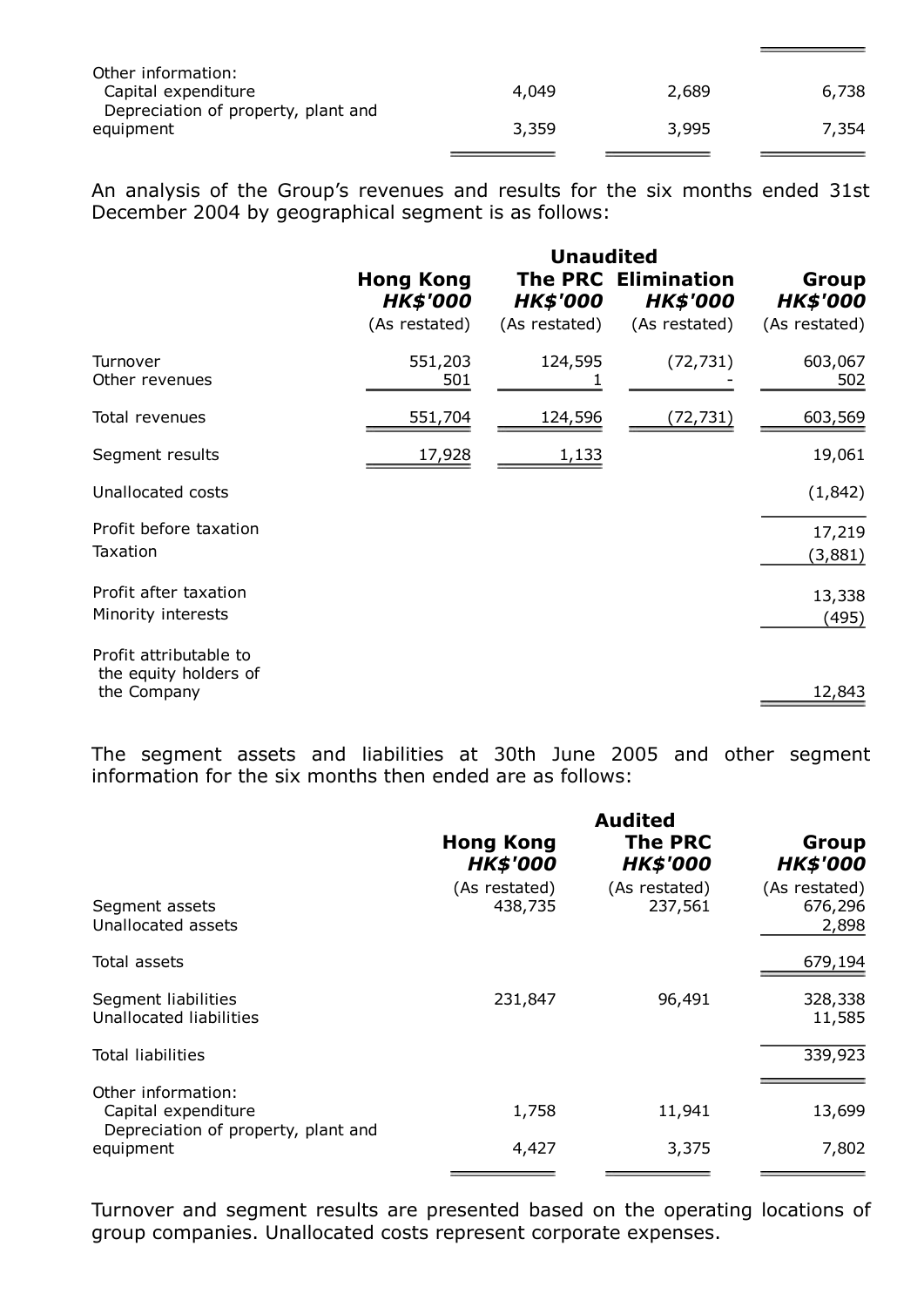All the Group's turnover and operating profit are attributable to the manufacturing and trading of plastic products and accordingly no analysis of the Group's turnover and contribution to operating profit by business segment is provided.

## 3. Operating profit

Operating profit is stated after crediting and charging the following:

|                                                                                                                                                              | <b>Unaudited</b><br>Six months ended<br><b>31st December</b> |                       |
|--------------------------------------------------------------------------------------------------------------------------------------------------------------|--------------------------------------------------------------|-----------------------|
|                                                                                                                                                              | 2005<br><b>HK\$'000</b>                                      | 2004<br>HK\$'000      |
| <u>Crediting</u><br>Gain on disposal of property, plant and equipment                                                                                        |                                                              | 91                    |
| Charging                                                                                                                                                     |                                                              |                       |
| Depreciation:<br>- Owned property, plant and equipment<br>- Leased equipment<br>Amortisation of leasehold land and land use rights<br>Derivative instruments | 5,379<br>1,975<br>202                                        | 5,440<br>1,566<br>114 |
| - foreign currency forward contracts:<br>transactions not qualifying as hedges<br>Employee share option expenses                                             | 1,181<br>583                                                 | 1,125                 |

## 4. Finance costs

|                                                                                                         | <b>Unaudited</b><br><b>Six months ended</b><br><b>31st December</b> |                  |
|---------------------------------------------------------------------------------------------------------|---------------------------------------------------------------------|------------------|
|                                                                                                         | 2005<br><b>HK\$'000</b>                                             | 2004<br>HK\$'000 |
| Interest on bank borrowings wholly<br>repayable within five years<br>Interest element of finance leases | 4,529<br>529                                                        | 2,279<br>296     |
|                                                                                                         | 5,058                                                               | 2,575            |

## 5. Taxation

Hong Kong profits tax has been provided at the rate of 17.5% (2004: 17.5%) on the estimated assessable profit for the period. Certain of the Group's subsidiaries operating in the PRC are fully exempted from PRC income tax for two years starting from their first profit-making years and are entitled to a 50% income tax reduction for a further three years.

The amount of taxation charged to the consolidated profit and loss account represents: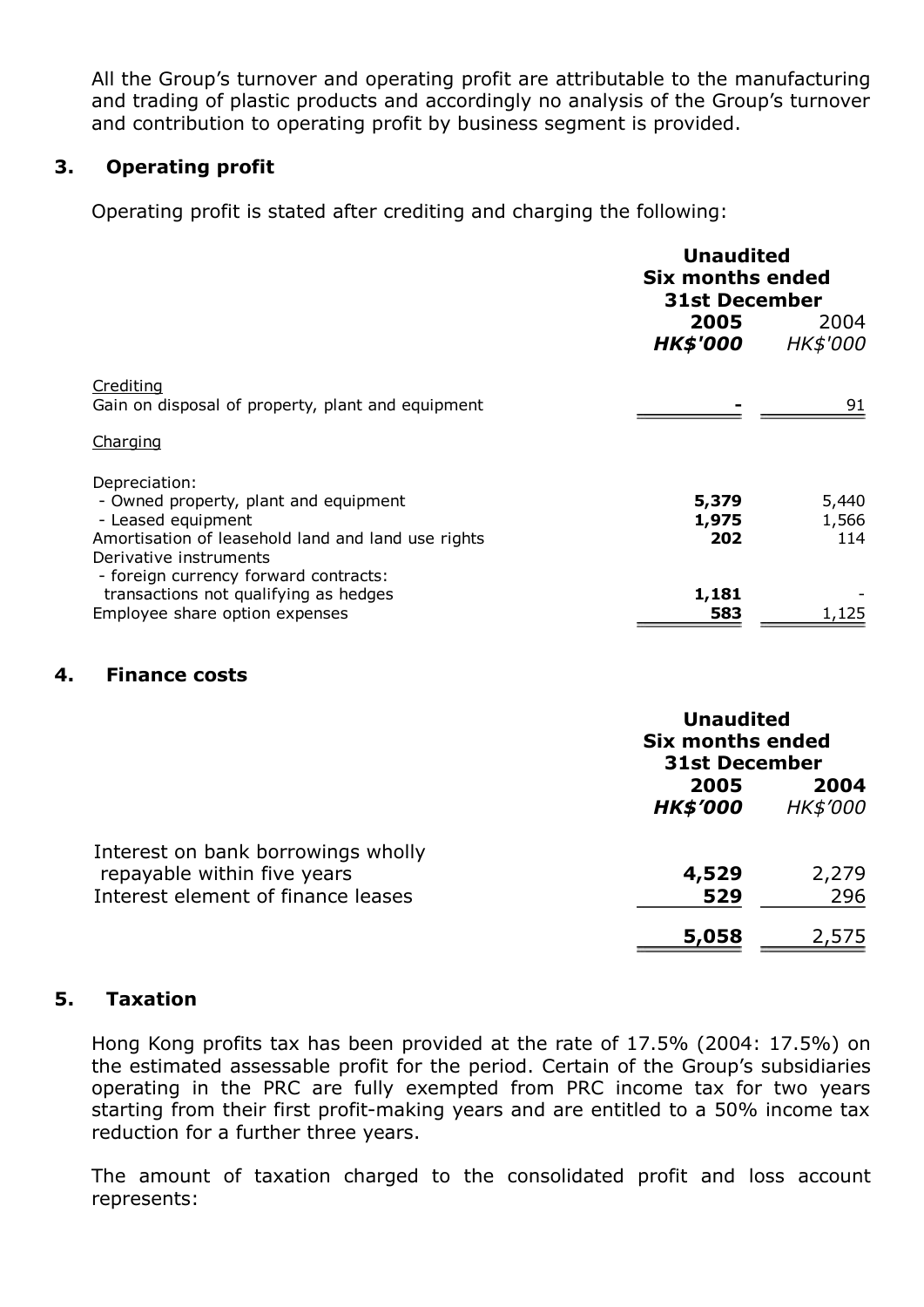|                                                                                          | <b>Unaudited</b><br><b>Six months ended</b><br><b>31st December</b> |                 |
|------------------------------------------------------------------------------------------|---------------------------------------------------------------------|-----------------|
|                                                                                          | 2005                                                                | 2004            |
|                                                                                          | <b>HK\$'000</b>                                                     | <b>HK\$'000</b> |
| Current taxation<br>- Hong Kong profits tax<br>- The PRC income tax<br>Deferred taxation | 1,890<br>166<br>(1, 474)                                            | 4,000<br>(119)  |
|                                                                                          | 582                                                                 | 3,881           |

## 6. Dividends

The directors declare an interim dividend of HK 1.0 cent per share for the period (2004: HK 1.0 cent).

## 7. Earnings per share

The calculation of basic earnings per share is based on the profit attributable to equity holders of the Company of HK\$5,011,000 (2004 as restated: HK\$12,843,000) and 360,000,000 (2004: 300,000,000) ordinary shares in issue during the period. The outstanding share options were not included in the calculation of the diluted earnings per share as the exercise of these share options at the time would have an anti-dilutive effect. No information in respect of diluted earnings per share is disclosed as there were no dilutive potential ordinary shares.

## 8. Trade and bills receivables

The aging analysis of trade and bills receivables is as follows:

|                                               | <b>Unaudited</b><br><b>31st</b>            | Audited                              |
|-----------------------------------------------|--------------------------------------------|--------------------------------------|
|                                               | <b>December</b><br>2005<br><b>HK\$'000</b> | 30th June<br>2005<br><b>HK\$'000</b> |
| Below 90 days<br>91-180 days<br>Over 180 days | 247,800<br>28,388<br>7,120                 | 241,259<br>29,746<br>4,433           |
|                                               | 283,308                                    | 275,438                              |

The majority of the Group's sales are with credit terms of 30 to 90 days. The remaining amounts are on letter of credit or documents against payment.

Certain subsidiaries of the Group transferred certain bills of exchange amounting to approximately HK\$9,825,000 to banks with recourse in exchange for cash during the period. The transactions have been accounted for as collateralised bank advances.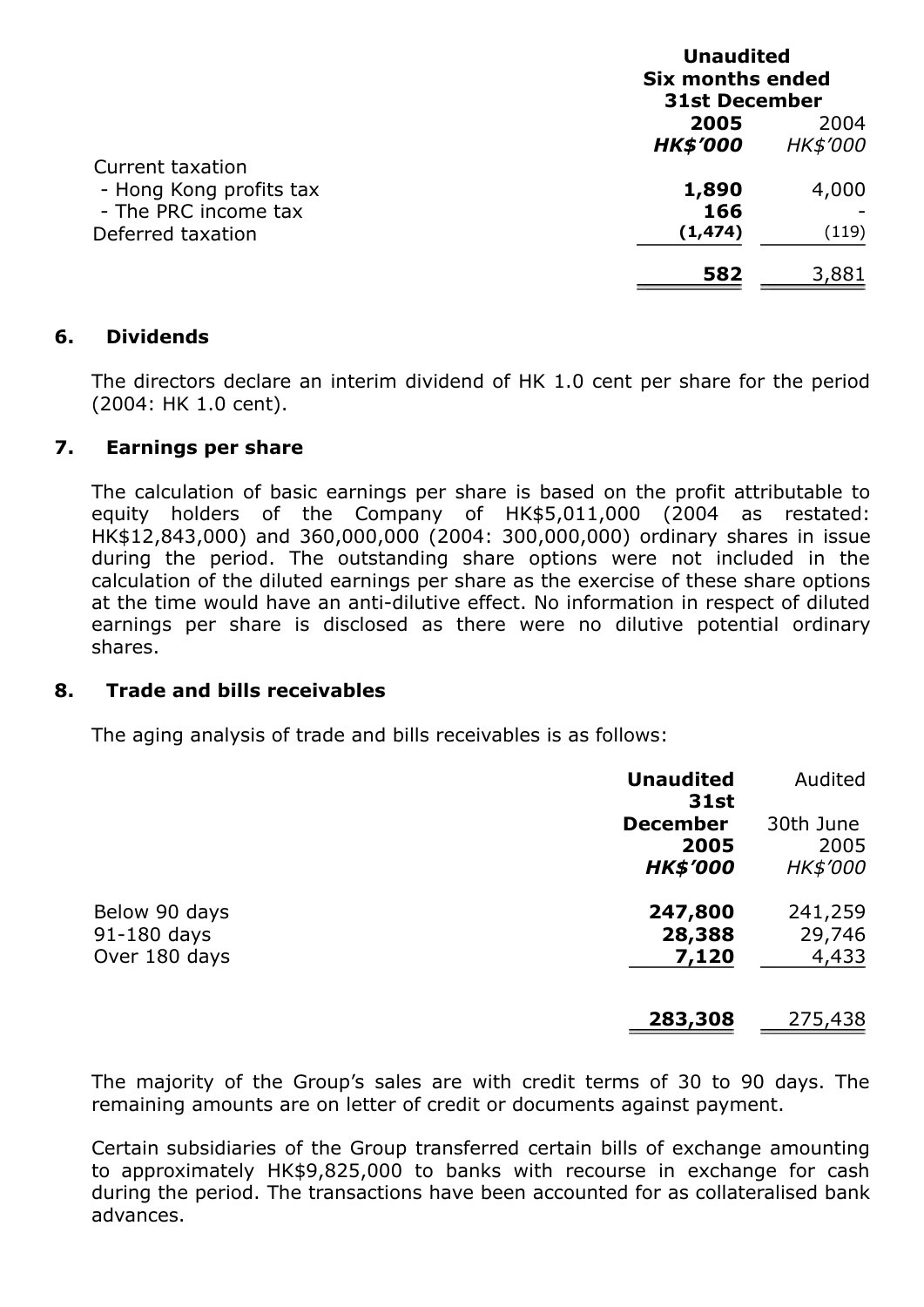## 9. Trade payables

The aging analysis of trade payables is as follows:

|                                               | <b>Unaudited</b><br><b>31st</b>            | Audited                       |
|-----------------------------------------------|--------------------------------------------|-------------------------------|
|                                               | <b>December</b><br>2005<br><b>HK\$'000</b> | 30th June<br>2005<br>HK\$'000 |
| Below 90 days<br>91-180 days<br>Over 180 days | 61,988<br>805<br>965                       | 99,615<br>823<br>1,574        |
|                                               | 63,758                                     | 102,012                       |

#### INTERIM DIVIDEND

The directors are pleased to declare an interim dividend of Hong Kong 1.0 cent per share for the six months ended 31st December 2005 to members whose names appear on the Register of Members on 6th April 2006. The dividend will be paid on or before 13th April 2006.

#### CLOSURE OF REGISTER OF MEMBERS

The Register of Members of the Company will be closed from Monday, 3rd April 2006 to Thursday, 6th April 2006 (both dates inclusive) during which period no transfer of shares will be registered. In order to qualify for the interim dividend, all properly completed transfer forms accompanied by the relevant share certificates must be lodged with the Company's Branch Registrars in Hong Kong, Abacus Share Registrars Limited, 26/F Tesbury Centre, 28 Queen's Road East, Hong Kong not later than 4:30 p.m. on Friday, 31st March 2006.

#### BUSINESS REVIEW AND PROSPECTS

In the six months ended 31st December 2005, the Group recorded a turnover of HK\$710,128,000 (2004: HK\$603,067,000), profit attributable to shareholders of HK\$5,011,000 (2004: HK\$12,843,000), and earnings per share at HK1.39 cents (2004: HK4.28 cents). The Board of Directors has recommended the distribution of an interim dividend of HK1.0 cent per share (2004: HK1.0 cent).

The Group reported double digit growth in turnover in the first half of the year, representing an increase of 17.8% as compared with the same period last year. However, the Group's profit dropped from that of last year, attributable mainly to the consistently high crude oil and raw material prices, which drove up operating costs of the Group and caused gross margin to slide. In addition, the adoption of new HKFRS and the increase in interest rate resulted in the decrease of the Group's profit by approximately HK\$1,700,000 and HK\$2,500,000 respectively. During the period under review, the Group adopted various cost control measures, lowered the level of inventory and shortened the account receivables recovery period, so as to increase cash flows, reduce gearing and interest expenses. Although the economic environment still poses challenges, riding on the experience of its management and well-defined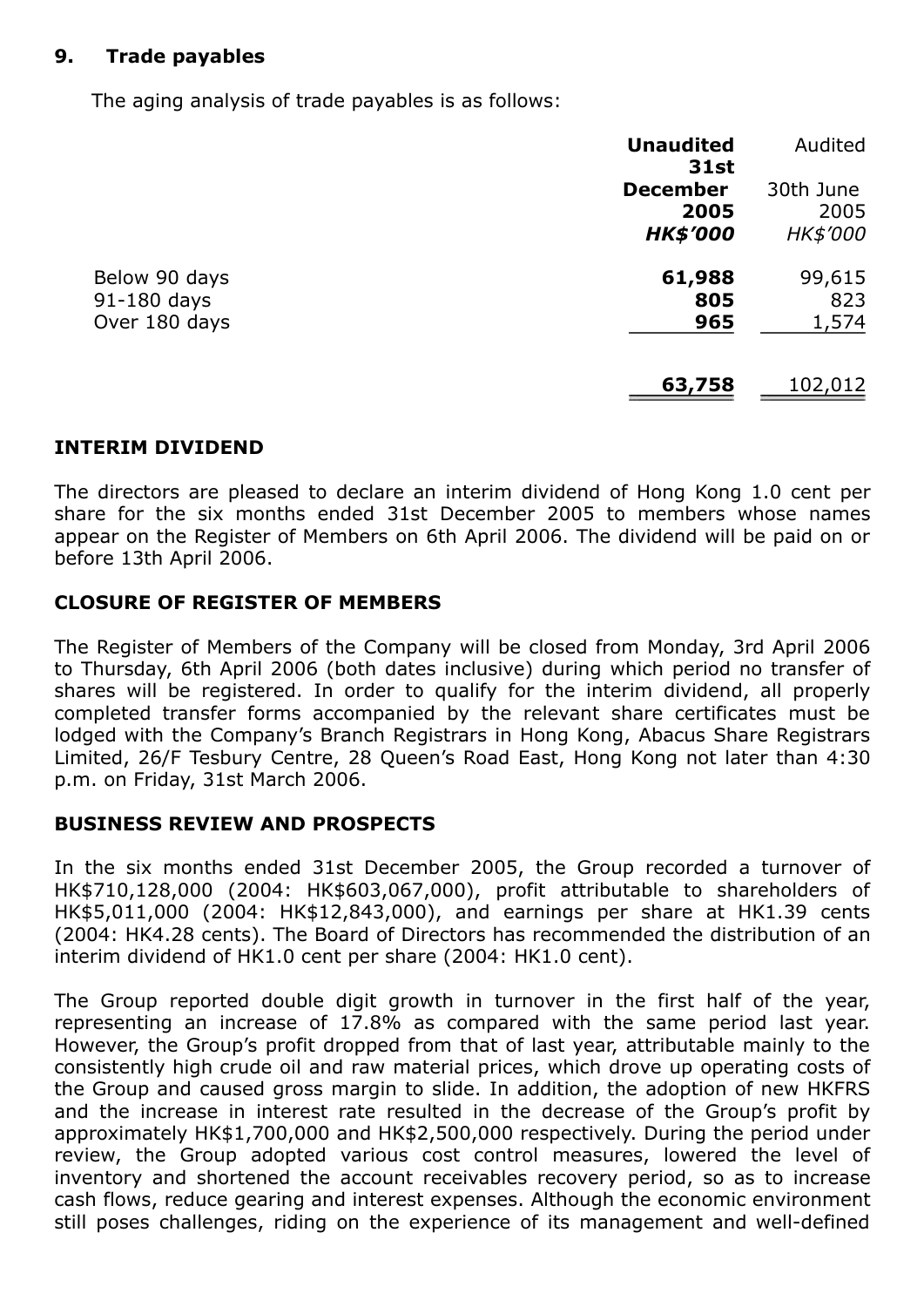business strategies, the Group will forge ahead with business expansion, aiming at strengthening its foundation for future growth.

Among all major business segments of the Group, plastics trading and engineering plastics manufacturing business recorded the biggest increase in turnover. Benefited from the persistently high level of plastics prices and thanks to the Group's prudent raw material inventory policy and the efforts of its sales team, the Group's plastic trading business secured a satisfactory 16.6% growth in turnover over that of the same period last year. However, due to the impact of plastics prices fluctuation, the gross profit margin could not be maintained at last year's level, leading to the decrease in profit during the review period. On the other hand, the Group's engineering plastics manufacturing business maintained stable growth. The Group stepped up marketing efforts for its new products, introduced those products to other industries and developed new product applications, which contributed to the consistent rise in product prices and sales volume of engineering plastics products. The segment's turnover increased 36.3% as compared with the same period last year.

The domestic and overseas sales of colorants were still affected by keen market competition and high raw material prices. Customers had been cautious in placing orders, which affected the performance of this segment. On the other hand, the new business segment of the Group - production and sale of PVC compounds - recorded growth during the period. The Group is optimistic about the prospects of this new business in the investment stage, and expects it to start bringing in profits in the foreseeable future.

The Group has joined the International Colour Alliance in order to maintain close business relationship and exchange technical knowhow with other overseas colourants manufacturers, which will eventually solidify the Group's global sales network. As the global economy continues to improve, the Group sees rosy prospects for its future. Furthermore, the Group's past efforts in building plants to boost overall production capacity are expected to bring about better economies of scale and lowering of overall production costs. In the second half of the year, Ngai Hing Hong will step up its sales and marketing efforts, widen its customer base, enhance overall operating efficiency and strive for maximum cost-effectiveness. The Group also sees new business segments broadening its income base and driving its future growth. The Group is confident of sustaining stable growth and that the growth momentum it built up in the first half of the year will persist in the latter half.

Last but not least, the Board would like to take this opportunity to thank the Group's valuable customers and suppliers for their unsparing support over the years. Our gratitude also goes to our staff for their hard work and our shareholders who grace us with their steadfast support.

## LIQUIDITY AND FINANCIAL RESOURCES

The Group generally finances its operations with internally generated cashflow and banking facilities provided by its principal bankers. As at 31st December 2005, the Group has available aggregate bank loan facilities of approximately HK\$259,831,000, of which HK\$175,836,000 have been utilised and were secured by corporate guarantee issued¬ by the Company and legal charges on certain leasehold land and buildings in the PRC and Hong Kong owned by the Group. The Group's cash and bank balances as at 31st December 2005 amounted to approximately HK\$46,645,000. The Group's gearing ratio as at 31st December 2005 was approximately 62.2%, based on the total interest bearing debts of approximately HK\$207,263,000 and the shareholders' funds of approximately HK\$333,124,000.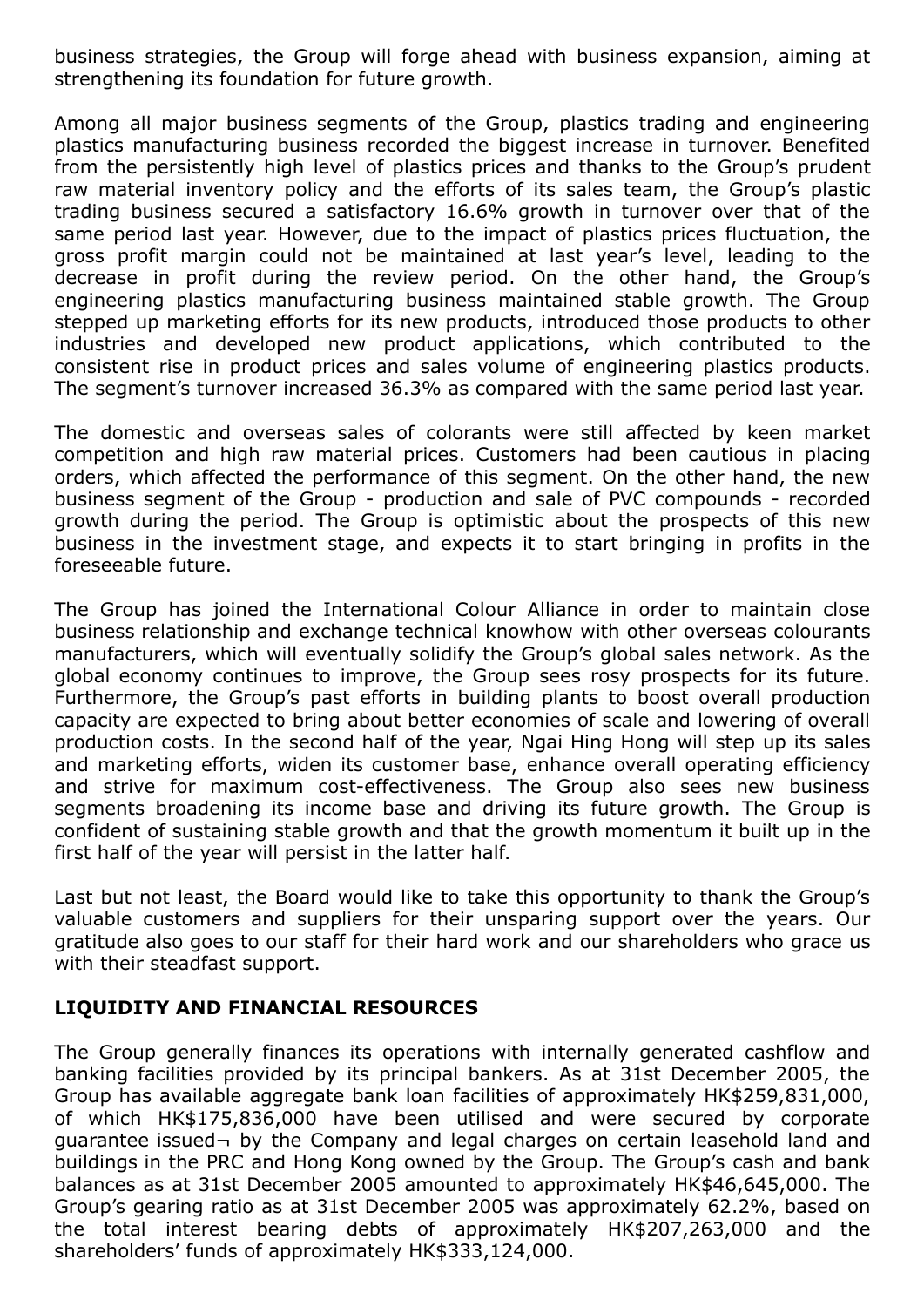## CONTINGENT LIABILITIES AND COMMITMENTS

As at 31st December 2005, the Company had contingent liabilities in relation to corporate guarantee for the due performance of a subsidiary under a contract manufacturing agreement to the extent of HK\$20,000,000 and corporate guarantees given to banks for banking facilities granted to its subsidiaries to the extent of approximately HK\$399,168,000.

In April 2003, a customer (the "Customer") issued a Writ of Summons in the High Court of Hong Kong (the "Proceedings") against a subsidiary of the Company (the "Subsidiary") and filed a Statement of Claim in June 2003 claiming against the Subsidiary for US\$589,590.53 (the "Claim") for losses and damages alleged to have been suffered by the Customer as a result of alleged breach of contract entered into between the Customer and the Subsidiary for goods sold by the Subsidiary to the Customer (the "Goods"). Upon independent legal advice, the Subsidiary has (i) filed a defence and counterclaim to the Claim and (ii) taken out Third Party Proceedings against the company, which supplied the Goods to the Subsidiary for resale to the Customer (the "Third Party"). The Third Party has also taken out the Fourth Party Proceedings against the company, which supplied the Goods to the Third Party for resale to the Subsidiary. The trial of the Proceedings will take place on 11th September 2006 (with 14 days reserved). In the opinion of the Directors, the Subsidiary is unlikely to suffer any loss for the Claim, therefore, no provision is considered necessary.

As at 31st December 2005, the Group had capital commitments for property, plant and equipment contracted but not provided for amounting to approximately HK\$5,474,000.

#### FOREIGN EXCHANGE RISK

The Group's borrowings and cash balances are primarily denominated in Hong Kong dollars. The Group's purchases were principally denominated in US dollars. The Group closely monitors currency fluctuations and reduces its exchange risk by hedging with forward exchange contracts from time to time.

At 31st December 2005, the Group had maximum outstanding commitments in respect of forward contracts in order to hedge the Group's exposure in foreign currencies from its operations as follows:

> 2005 *HK\$'000*

Sell HK dollars for US dollars 560,915

#### EMPLOYEE INFORMATION

As at 31st December 2005, the Group employed a total of approximately 890 full-time employees. The Group's emolument policies are formulated on the performance of individual employees and are reviewed annually. The Group has an incentive scheme which is geared to the profit of the Group and the performance of its employees, as an incentive to motivate its employees to increase their contribution to the Group. The Group also provides social and medical insurance coverage, and provident fund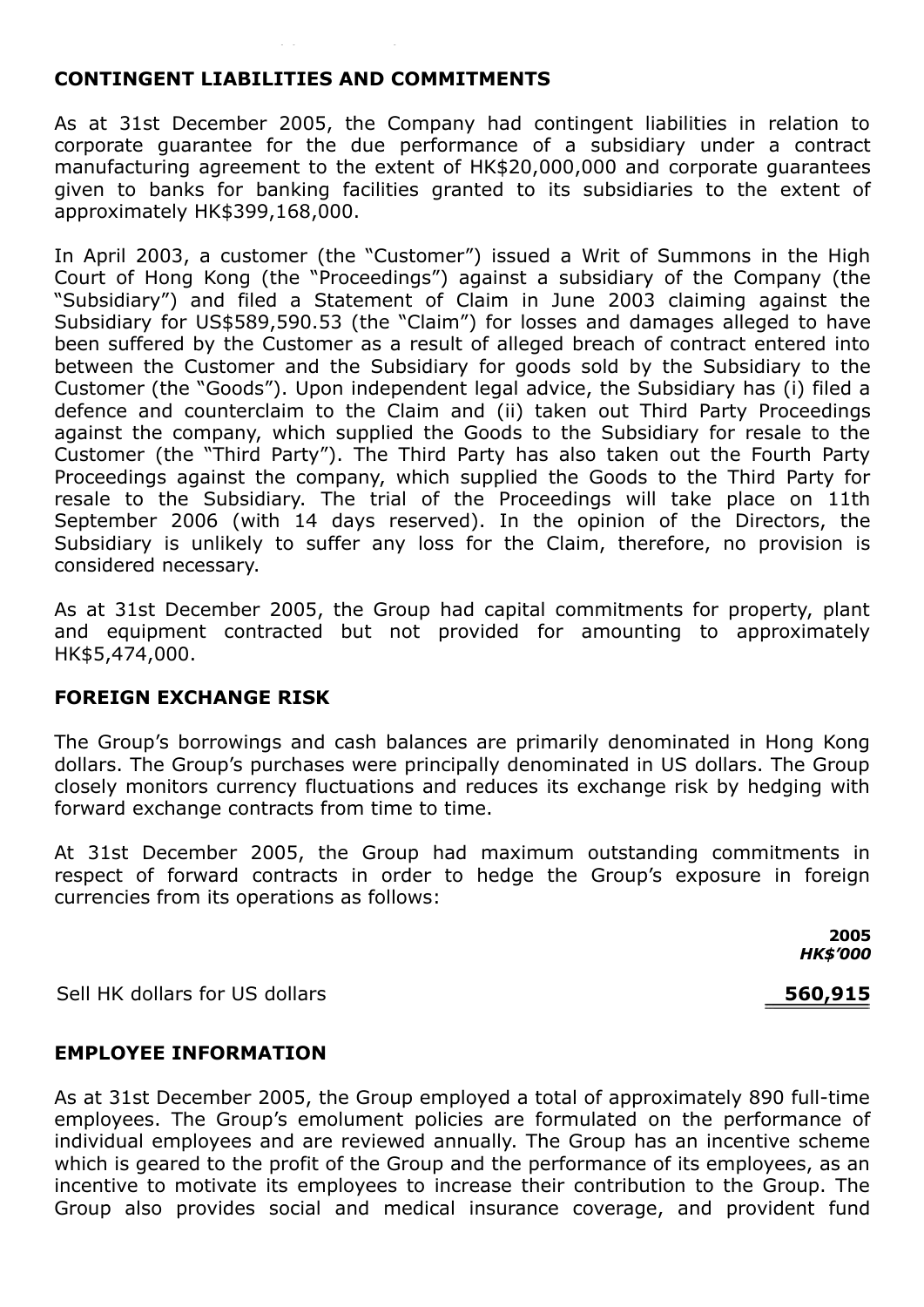scheme (as the case may be) to its employees depending on the location of such employees.

## PURCHASE, SALE AND REDEMPTION OF THE COMPANY'S LISTED SECURITIES

The Company has not redeemed any of its shares during the period. Neither the Company nor any of its subsidiaries has purchased or sold any of the Company's listed securities during the period.

## COMPLIANCE WITH THE MODEL CODE FOR SECURITIES TRANSACTIONS BY DIRECTORS

The Company has adopted a code of conduct regarding Directors' securities transactions on terms no less exacting than the required standard set out in the Model Code for Securities Transactions by Directors of Listed Companies (the "Model Code") set out in Appendix 10 to the Rules Governing the Listing of Securities (the "Listing Rules") on The Stock Exchange of Hong Kong Limited (the "HKSE"). Having made specific enquiry to all Directors of the Company, all Directors have confirmed that they had complied with the required standard set out in the Model Code and the Company's code of conduct regarding Directors' securities transactions during the period.

## COMPLIANCE WITH THE CODE ON CORPORATE GOVERNANCE PRACTICES

In the opinion of the Directors,the Company has complied with the applicable code provisions of the Code on Corporate Governance Practices (the "Code") as set out in Appendix 14 of the Listing Rules throughout the six months ended 31st December 2005, except for deviation of the code provisions A.2.1 and A.4.1 of the Code as mentioned below.

According to the code provision A.2.1 of the Code, the roles of chairman and chief executive officer should be separate and should not be performed by the same individual. Up to the date of this interim report, the Board has not appointed an individual to the post of chief executive officer. The roles of the chief executive officer have been performed collectively by all the executive directors, including the chairman, of the Company. The Board considers that this arrangement allows contributions from all executive directors with different expertise and is beneficial to the continuity of the Company's policies and strategies. Going forward, the Board will periodically review the effectiveness of this arrangement and considers appointing an individual to chief executive officer when it thinks appropriate.

Code Provision A.4.1 stipulates that non-executive directors should be appointed for a specific term, subject to re-election. The Company's independent non-executive directors were not appointed for a specific term but is subject to retirement by rotation and re-election at the annual general meeting of the Company in accordance with the Company's bye-laws.

## AUDIT COMMITTEE

The written terms of reference which describe the authority and duties of the Audit Committee were prepared and adopted with reference to "A Guide for The Formation of An Audit Committee" published by the HKICPA.

The Audit Committee provides an important link between the Board of Directors and the Company's auditors in matters coming within the scope of the group audit. It also reviews the effectiveness of the external audit and of internal controls and risk